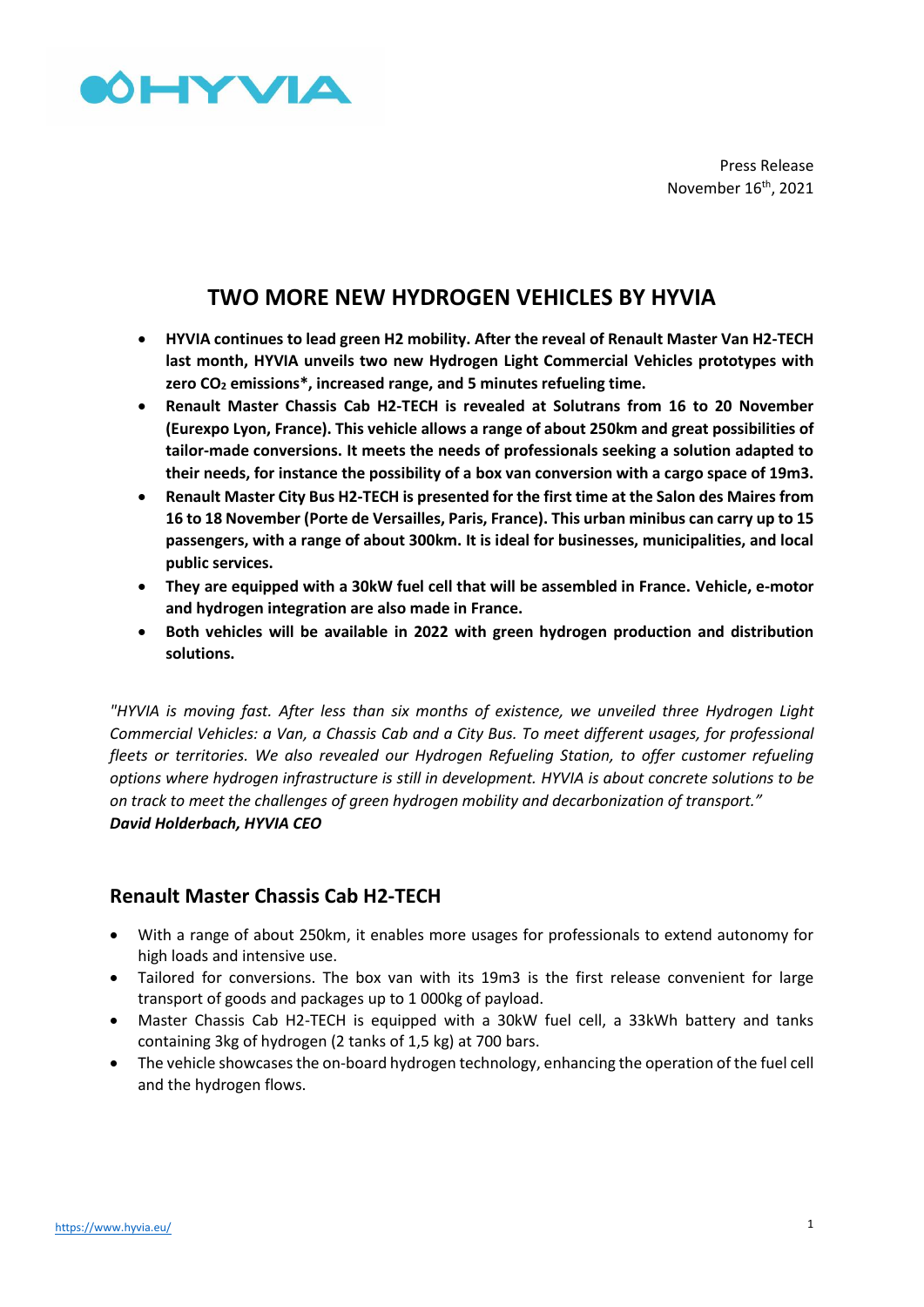

# **Renault Master City Bus H2-TECH**

- Master City Bus H2-TECH enables a range of about 300km, it can carry up to 15 passengers (9 sitting, 6 standing) and inclusive transportation with wheelchair accessible.
- It meets the needs for businesses, municipalities, and local public services.
- Master City Bus H2-TECH is equipped with a 30kW fuel cell, a 33kWh battery and a tank containing 4,5kg of hydrogen at 350 bars.

### **In a nutshell: full HYVIA ecosystem to be available in 2022**

In 2022, HYVIA will deploy its full ecosystem:

- Renault Master Van H2-TECH: a large van for transporting goods and packages, with 12m3 of cargo volume and a range of up to 500km.
- Renault Master Chassis-Cab H2-TECH: for various conversions, including a box van of 19m3, with a range of 250km.
- Renault Master City Bus H2-TECH: an urban minibus that can carry up to 15 passengers, with a range of about 300km.
- HYVIA's Hydrogen Refueling Station: for fast fueling time (5 minutes), as simple as thermic, to maximize vehicle availability.
- Made in France:
	- o Renault Master is produced at Batilly plant in France.
	- $\circ$  Electric and hydrogen integration is realized by PVI, a Renault Group subsidiary in Gretz-**Armainvilliers**
	- o E-motor is produced at Cleon plant.
	- o Fuel cell assembly and Hydrogen Refueling Station will begin at Flins plant.
	- o And more to come.

*\* When driving, neither CO<sup>2</sup> nor other regulated air pollutants, in accordance with the WLTP certification.*

**Press contact**  Isabelle Behar HYVIA Communications Director +33 6 08 71 63 31 [isabelle.behar@hyvia.eu](mailto:isabelle.behar@hyvia.eu)